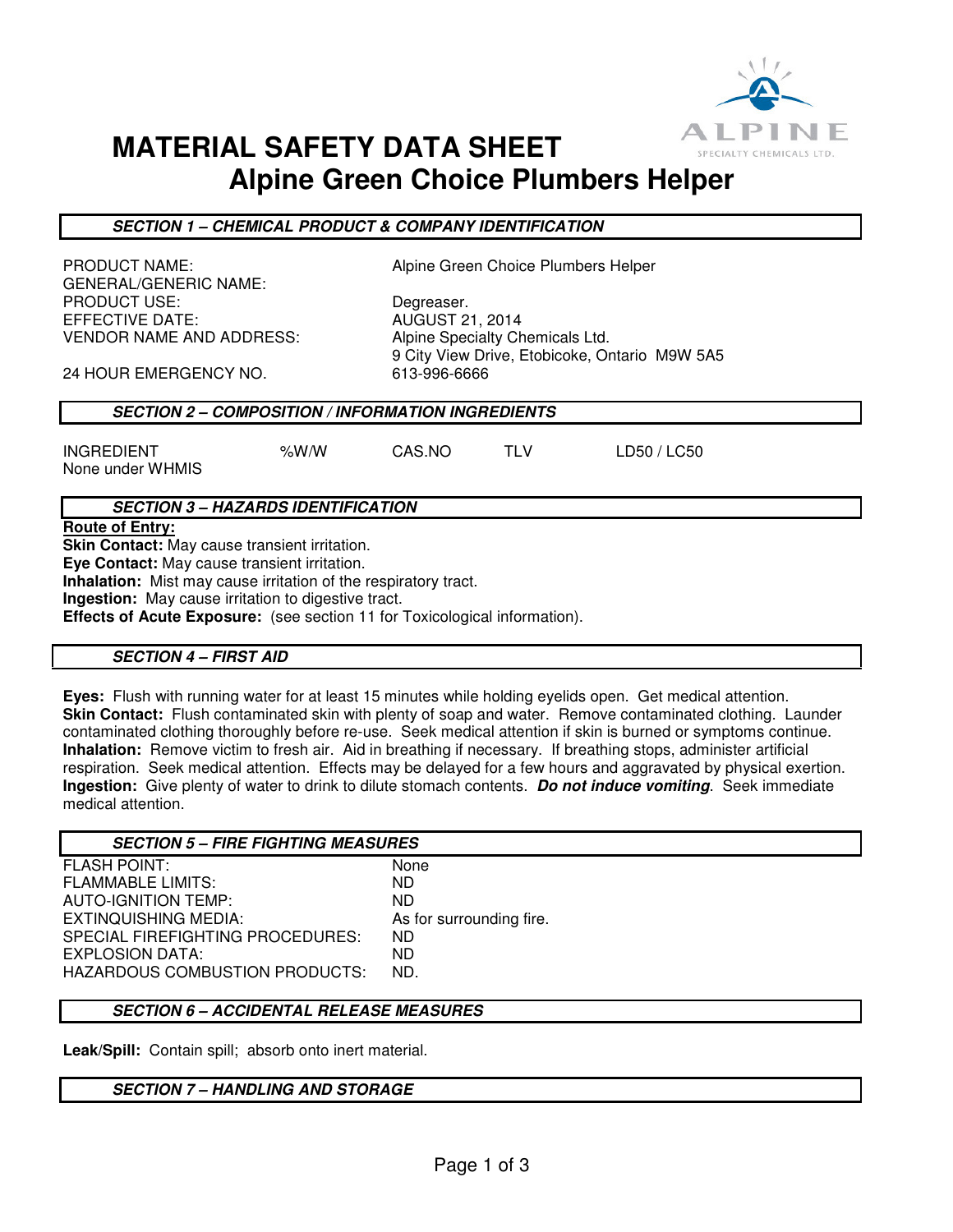# **MATERIAL SAFETY DATA SHEET Alpine Green Choice Plumbers Helper**

**Handling Procedures**: Avoid all skin contact. Ventilate adequately, otherwise wear an appropriate breathing apparatus. Avoid contact with eyes, skin or clothing. Keep container closed when not in use. **Storage Procedures**: Keep from freezing. Keep containers closed when not in use.

# **SECTION 8 – EXPOSURE CONTROLS**

| <b>PROTECTIVE EQUIPMENT TO BE USED:</b> |                                          |  |
|-----------------------------------------|------------------------------------------|--|
| RESPIRATORY PROTECTION:                 | Not required under adequate ventilation. |  |
| <b>VENTILATION:</b>                     | General ventilation adequate.            |  |
| <b>PROTECTIVE GLOVES:</b>               | Rubber                                   |  |
| EYE PROTECTION:                         | Safety glasses if risk of contact.       |  |
| OTHER PROTECTIVE MEASURES:              | ND.                                      |  |
|                                         |                                          |  |

### **SECTION 9 – PHYSICAL PROPERTIES**

| PHYSICAL STATE:               | Liquid              |
|-------------------------------|---------------------|
| APPEARANCE AND ODOUR:         | Opaque Liquid       |
| <b>ODOUR THRESHOLD:</b>       | ND.                 |
| <b>SPECIFIC GRAVITY:</b>      | 1.0                 |
| <b>VAPOUR PRESSURE:</b>       | ND.                 |
| <b>VAPOUR DENSITY:</b>        | ND.                 |
| PH:                           | 7                   |
| EVAPORATION RATE:             | ND                  |
| <b>INITIAL BOILING POINT:</b> | 100°C approximately |
| <b>WATER SOLUBILITY:</b>      | Complete            |
| <b>FREEZING POINT:</b>        | 0°C approximately   |
|                               |                     |

# **SECTION 10 – STABILITY AND REACTIVITY**

STABILITY: STABILITY: INCOMPATIBILITY: ND HAZARDOUS DECOMPOSITION PRODUCTS: ND HAZARDOUS POLYMERIZATION: Will not occur. CONDITIONS TO AVOID: ND

## **SECTION 11 – TOXICOLOGICAL INFORMATION**

| THRESHOLD LIMIT VALUE:      | ND.                                                             |
|-----------------------------|-----------------------------------------------------------------|
| EFFECTS OF ACCUTE EXPOSURE: | None known                                                      |
| SKIN CONTACT:               | May cause irritation.                                           |
| EYE CONTACT:                | May cause irritation. May cause damage if not treated properly. |
| INHALATION:                 | None expected.                                                  |
| INGESTION:                  | May cause irritation to digestive tract.                        |
| EFFECT OF CHRONIC EXPOSURE: | None known                                                      |
| IRRITANCY OF PRODUCT:       | Minimal                                                         |
| CARCINOGENICITY:            | ND                                                              |
| SENSITIZATION TO MATERIAL:  | ND                                                              |
| REPRODUCTION TOXICITY:      | ND                                                              |
| TERATOGENTICITY:            | ND                                                              |
| MUTAGENICITY:               | ND                                                              |
|                             |                                                                 |

## **SECTION 12 – ECOLOGICAL CONSIDERATION**

Biodegradable product.

#### **SECTION 13 – DISPOSAL CONSIDERATIONS**

**Waste Disposal:** In accordance with federal, provincial or local government requirements.

## **SECTION 14 – TRANSPORT INFORMATION**

**TDG Classification:** Not Regulated